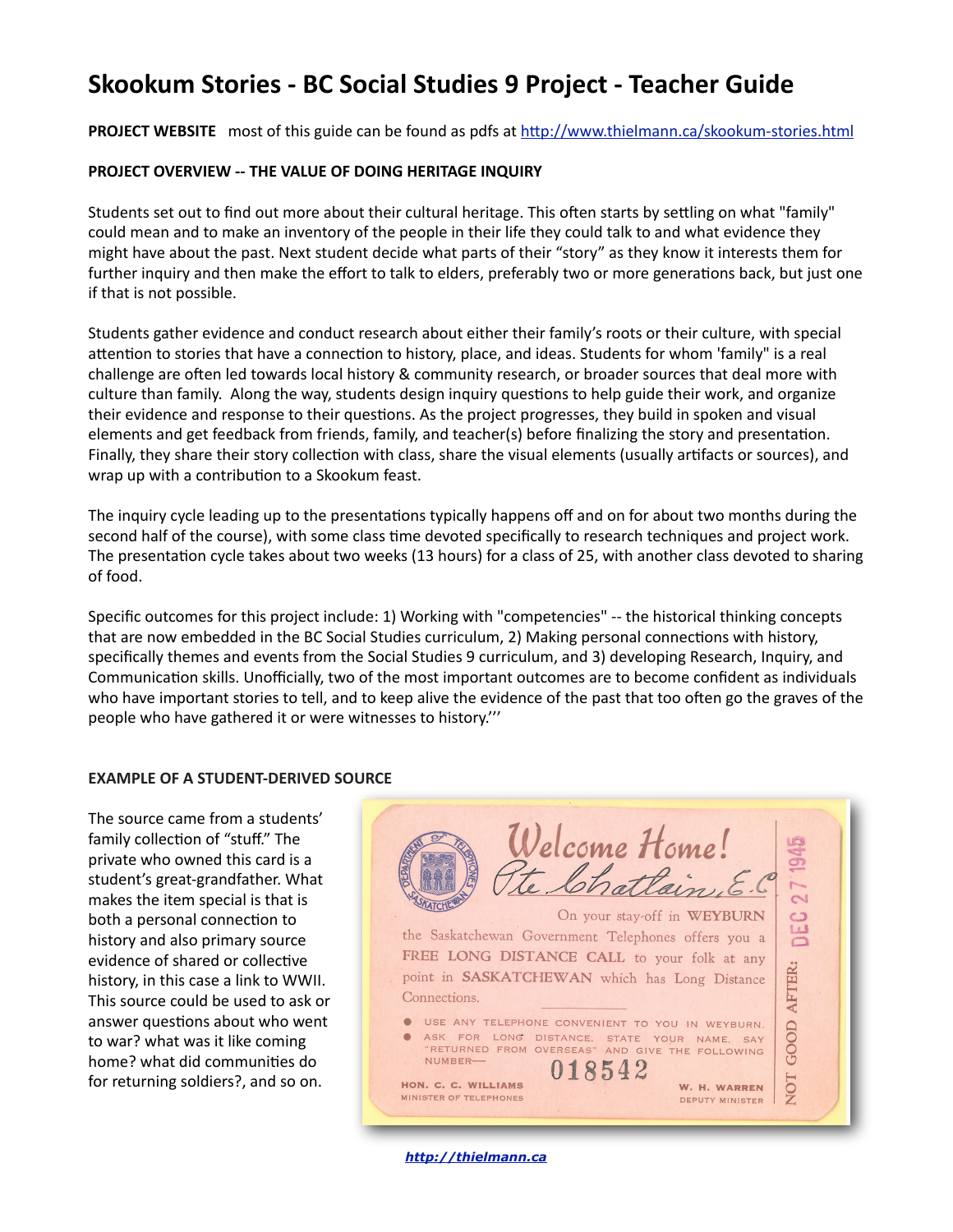# **THE FOLLOWING IS THE CONTENT FROM THE STUDENT PROJECT GUIDE**

"Skookum" comes from the Chinook Jargon - a trade language that developed in BC and the West Coast during the 1800s. It means "big" or "strong" and has crossed over to become a word in the English language. This project is about telling a strong story that draws on your own roots and culture. The story will be told to the class and will include a visual element such as a poster, pictures, objects, video, or slideshow.

#### **Steps (not necessarily in order -- feel free to move around):**

- 1. Find out more about your cultural heritage. This often starts by talking to the elders in your family
- 2. Decide what part of your "story" interests you for further inquiry.<sup>[1](#page-1-0)</sup>
- 3. Gather evidence and conduct research about either your family's roots or your culture, with special attention to stories that have a connection to history, place, and ideas.<sup>[2](#page-1-1)</sup>
- 4. Design some inquiry questions to help guide your project.<sup>[3](#page-1-2)</sup>
- 5. Organize your evidence and response to questions into a project with spoken and visual elements.<sup>[4](#page-1-3)</sup>
- 6. Get some feedback from family, friends, and your teacher(s) before finalizing your story and presentation.

#### **Ideas for gathering stories:**

First of all, "family" and "culture" can mean lots of things. For some, a family is simply an inner circle of trusted people. Similarly, culture can be about beliefs and values picked up from experience and society, and is not necessarily tied to ethnicity.

Every family has some interesting stories about settling in Canada, moving around the country, or building homes, jobs, traditions, and memories... What's your story? What are some interesting beliefs that have been held in your family? Where did they originate? How about cultural activities? Food? Music? Special Skills?

Were any members of your family connected to world events or the history of Canada? Wars, railroads, rebellions, settlements? What are some "ordinary" achievements in your family, like clearing land, building a business, raising livestock, or surviving the Depression?

Maybe "family" is not the right approach for everyone, maybe you want to look into the cultural traditions of the general group of people you consider as part of your heritage. Many students feel a strong connection to "adopted" cultures and traditions. Sometimes these things come more from the community than the family.

#### Sometimes the best way to gather information for this project is with an interview. How to do that?

Pick someone in your family, or an elderly person you know, who can share some knowledge of the past. You can start with these questions, or make your own. Think carefully about how you will ask your questions, how you will record the responses, and how you will present the results. Be a good listener, and give the interview subject a chance to expand on their comments. Sometime it helps to say "can you tell me more about that?"

 *<http://thielmann.ca>*

<span id="page-1-0"></span><sup>&</sup>lt;sup>1</sup> If you have a diverse background, you could pick one aspect or many. Students who can't connect to the culture/heritage angle can look at how culture is developing around them, e.g. local history.

<span id="page-1-1"></span><sup>&</sup>lt;sup>2</sup> Examples: immigration stories, pioneering or homesteading, unusual jobs, war service, attitudes at the time, important events in your family (of the world), connections to ideas that come up in Social Studies.

<span id="page-1-2"></span><sup>&</sup>lt;sup>3</sup> We'll spend more time with this. The questions will relate to significance, evidence, then-and-now, different perspectives, and sense of place.

<span id="page-1-3"></span><sup>&</sup>lt;sup>4</sup> Each student will be given about 10-15 minutes of presentation time in class. We will also have a feast — and opportunity to share some food that is special to your family or comes from your culture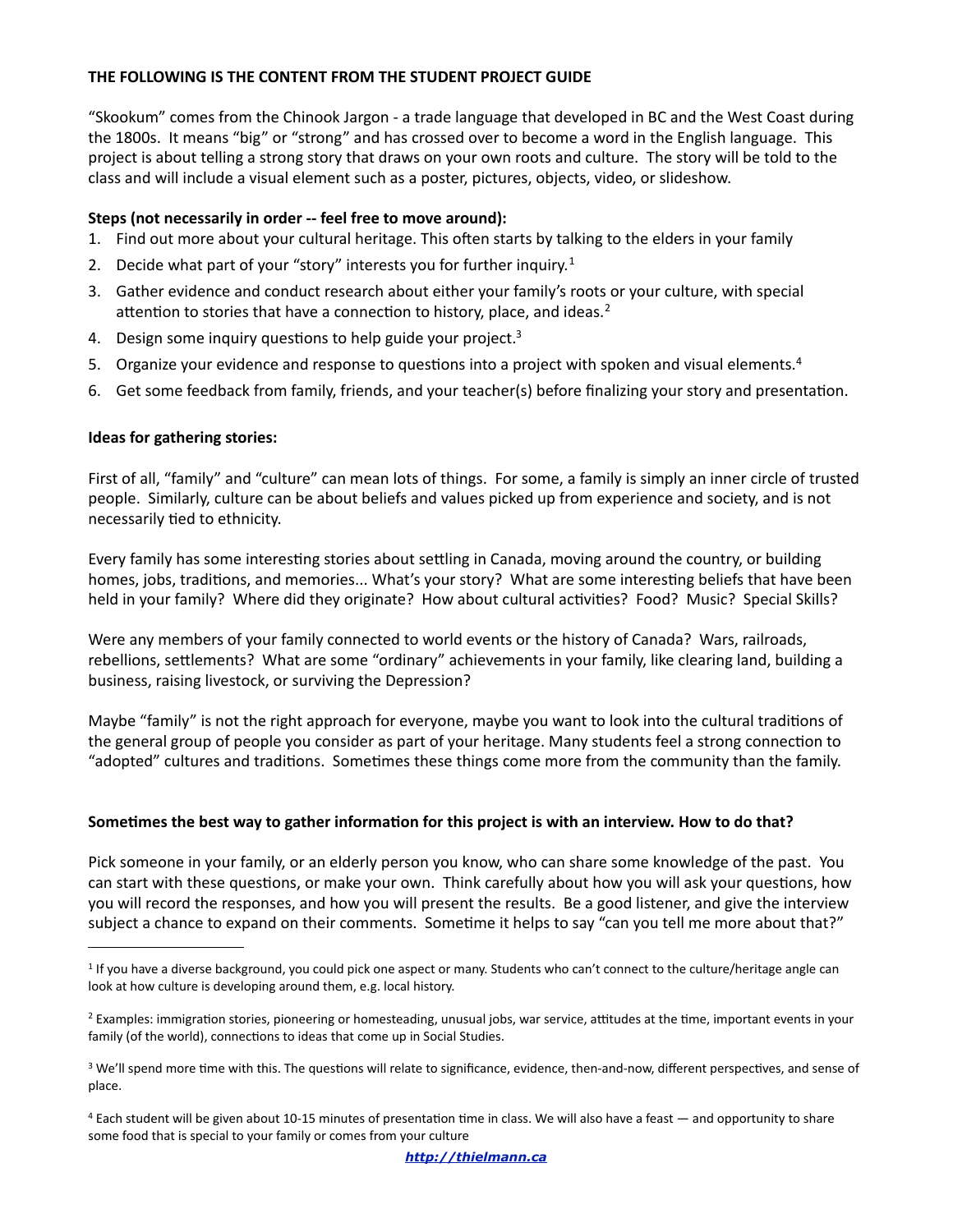Sample questions (pick some and make some of your own):

- 1. Where/when were you born? Describe your home, street, or town at the time.
- 2. When you were growing up, what were your favourite tv or radio programs?
- 3. What were your favourite activities or pastimes as a youth?
- 4. What was your family like? (jobs, personalities, skills, challenges)
- 5. How did your family come to live in Canada (or at least the town you grew up in)?
- 6. What did you and other boys and girls wear? drive?
- 7. What were some events (local or global) that you remember from your childhood?
- 8. Did you or anyone in your family have a connection to any important local, national, or global events?
- 9. How did you meet your spouse?
- 10. How was the world different then or now?
- 11. Are there any special heirlooms that have been passed down in your family?
- 12. Anything else, an interesting story?

To start, just come up with a list of people you could interview and start picking out or writing down the questions you might ask them. Later, schedule a time for the actual interview.

# What else can you include, or do to gather information for this project?

- $\longrightarrow$  family history, family tree  $-$  more for the stories than the names and dates
- $\triangleright$  scrapbooks and photo albums look for interesting images with stories behind them
- objects of interest heirlooms, and artifacts  $-$  what story do they tell?
- $\blacktriangleright$  letters, documents, old journals while often limited in perspective, these are valuable sources
- maps, print or online  $-$  "place" is a very important aspect of all stories
- library print sources  $-$  great for understanding the context of your family or culture
- online sources  $-$  specific to your heritage or more generally about your culture

# **VISUAL REPRESENTATION OF ASSESSMENT CRITERIA**



 *<http://thielmann.ca>*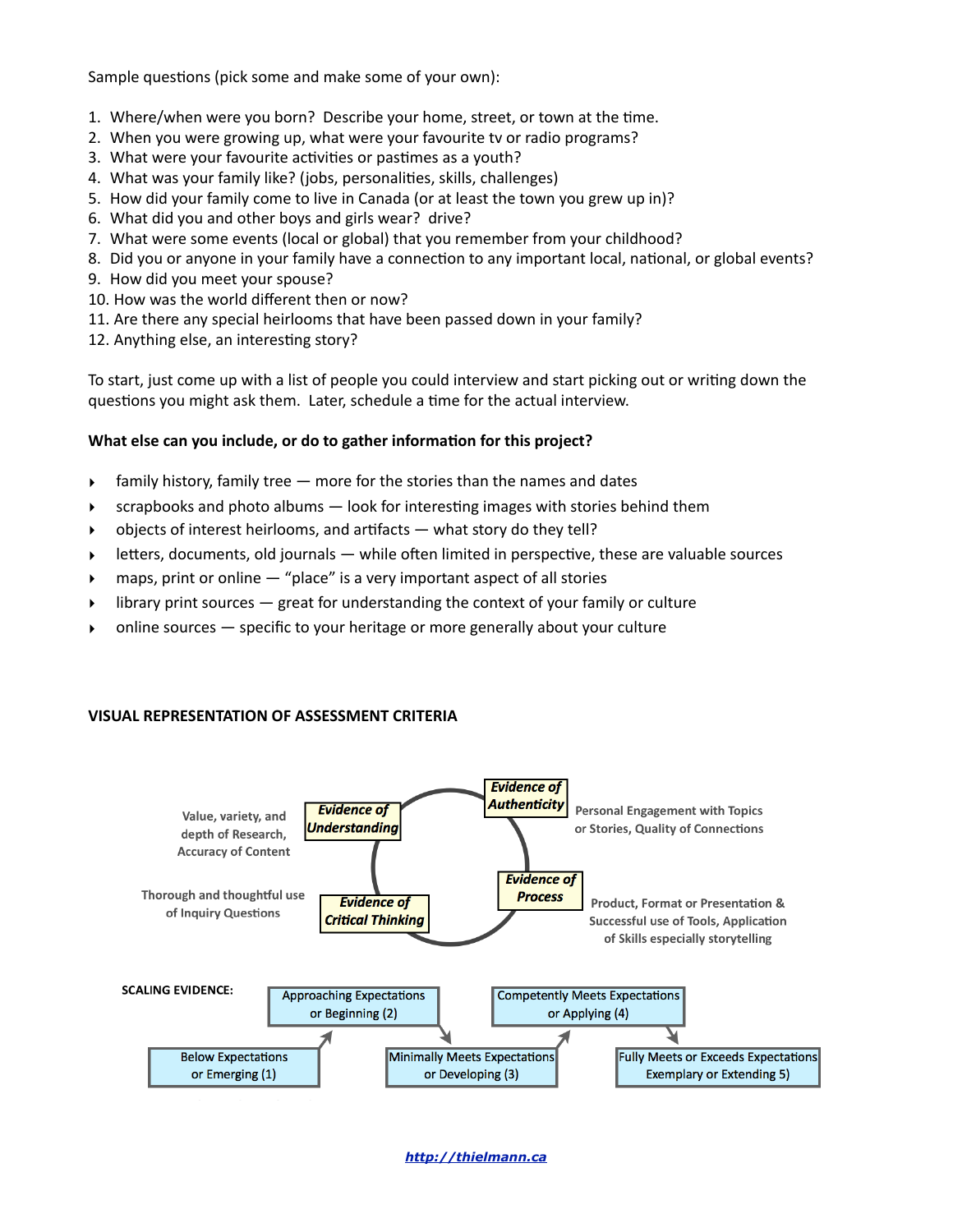#### **HERITAGE INQUIRY AND STORYTELLING DISCUSSION PROMPTS**

These prompts works well as a:

a) take-home activity (prepare for the discussion by digging around at home and asking questions)

b) handout to individual students who are having troubles getting started on the project

c) group or class activity

# For the group activity:

*Groups* of 4 or 5 -- each person chooses a prompt -- think and share -- ask what is it, and what's the story behind *it* -- for classes over 20, duplicate Groups -- can involve a share-out of highlights -- can lead to discussion of significance, evidence, patterns, causality, perspectives, judgement -- can be used to inform discussion on *heritage* or could launch a broader heritage inquiry or project -- can be done more than once by switching

Group A:

- $\rightarrow$  the oldest object in your house (e.g. heirloom)
- If three objects from your home that represent your culture or heritage
- $\rightarrow$  how your family (any branch) came to live whee they do (e.g. city, province, country)
- $\rightarrow$  besides Canadian, another nation or culture with which you identify and what this looks like
- $\rightarrow$  a historical event (any level of significance) to which your family is connected

# Group B:

- $\rightarrow$  something in your home with no monetary value but has sentimental value
- $\rightarrow$  an old photo from your home with a story behind it
- $\rightarrow$  one or two values or beliefs that characterize your family
- $\rightarrow$  a family story that, if told to strangers, would hold their attention
- ▶ the oldest connection (e.g. to an ancestor) you can make in your family for which you know some details

# Group C:

- $\triangleright$  something interesting in your home from the past that you have displayed or put up somewhere
- ▶ two object in your room that could be used to explain Canadian (or your) culture to a foreigner
- $\triangleright$  an experience from the past that seems to be shared again and again in your family (e,g, over multiple generations)
- $\rightarrow$  a tradition that has some roots in your family (e.g. goes way back)
- $\rightarrow$  what you ask if you could interview a deceased member of your family

# Group D:

- ightharpoon in your house that was once an everyday object but is no longer used (e.g. tool, implement)
- $\triangleright$  an object or heirloom that you would pass on to a grandchild (assuming you have one)
- ▶ a way of knowing, acting, or doing something that might be unique (or at least important) to your family
- $\rightarrow$  something about your heritage or culture for which you are proud
- $\triangleright$  something sad or funny that happened in your family's past that you can share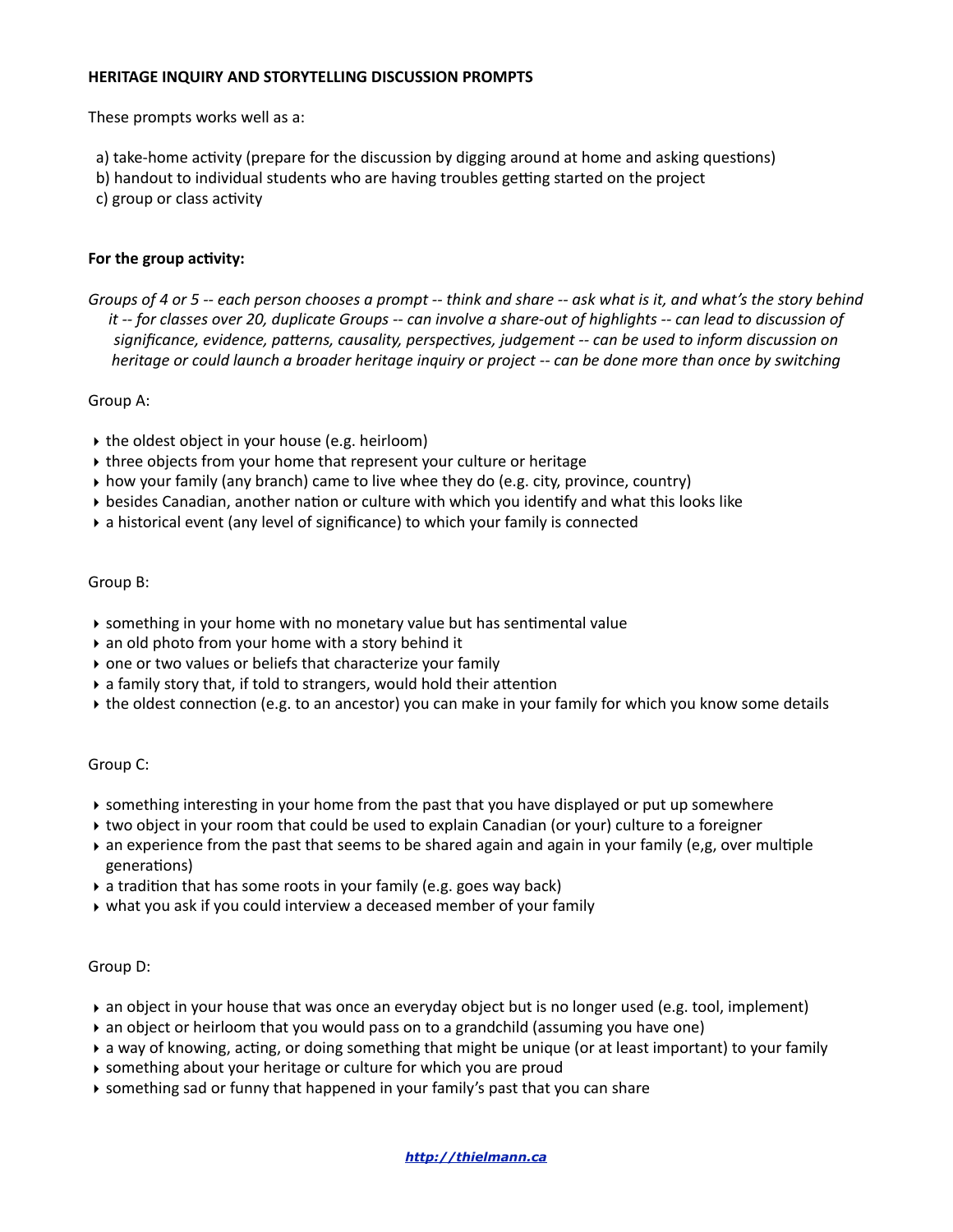#### **INTERVIEW TIPS**

Students will typically interview an elder (such as a grandparent) to orient their project and get a sense of what stories linger in their background.

A guide for conducting interviews is posted at http://www.thielmann.ca/uploads/2/4/2/6/24266342/ interview tips.pdf

Aside from using the "Heritage Inquiry and Storytelling Prompts" as a basis for interview questions, here are some sample questions that can be used to get things going:

- 1. Where/when were you born? Describe your home, street, or town at the time.
- 2. When you were growing up, what were your favourite tv or radio programs?
- 3. As a young person which Canadian musician, artist, or writer did you admire most?
- 4. What were your favourite activities or pastimes as a youth?
- 5. What was your family like? (jobs, personalities, skills, challenges)
- 6. How did your family come to live in Canada (or at least the town you grew up in)?
- 7. What did you and other boys and girls wear? drive?
- 8. What were some events (local or global) that you remember from your childhood?
- 9. Did you or anyone in your family have a connection to any important local, national, or global events?
- 10. How did you meet your spouse?
- 11. How was the world different then or now?
- 12. Are there any special heirlooms, keepsakes, or objects that have been passed down in your family?
- 13. What is the story behind them? Does anyone else know about these stories?
- 14. Do you or anyone in the family have a connection to the military or war service?
- 15. Do you or anyone in the family have a connection to well-known people or events of significance?
- 16. What other stories or traditions have been passed down that I should know about?

# **APPLYING CRITICAL THINKING CONCEPTS (Benchmarks of Historical Thinking)**

How do students apply critical thinking concepts to the Skookum Stories project? How can they use them to make inquiry questions that will guide their projects? Have students develop a question for each of the concepts, and suggest what kinds of evidence or research they'd like to do go answer the question.

| <b>CONCEPTS</b>     | <b>EXAMPLE OF CRITICAL THINKING</b>                                                                                                                                               |  |  |  |  |
|---------------------|-----------------------------------------------------------------------------------------------------------------------------------------------------------------------------------|--|--|--|--|
| significance        | what parts of the story are of an importance that goes beyond the immediate situation? what makes something<br>"historically significant?"                                        |  |  |  |  |
| levidence           | objects and documents conceal as much as they reveal -- what's going on with each source? what story does it<br>tell? what kind of evidence is needed to tell the whole story?    |  |  |  |  |
| patterns & change   | hearing the old stories -- how are things different now and how are they the same? what are some the timeless<br>lpatterns that seem to be in play?                               |  |  |  |  |
| cause & effect      | did some of the interesting choices, local events, global trends, or random circumstances have serious<br>consequences for the family?                                            |  |  |  |  |
| perspectives        | do different bits of evidence tell conflicting stories about events? what kinds of different points of view can be<br>found in family stories and sources?                        |  |  |  |  |
| lethical dimensions | sometimes stories compel us to action, or highlight serious issues in history; are their any important lessons to be<br>learned or judgements to be made from examining the past? |  |  |  |  |

A template for developing inquiry questions based on the critical thinking concepts is posted at: http://www.thielmann.ca/uploads/2/4/2/6/24266342/critical\_thinking\_steps.pdf.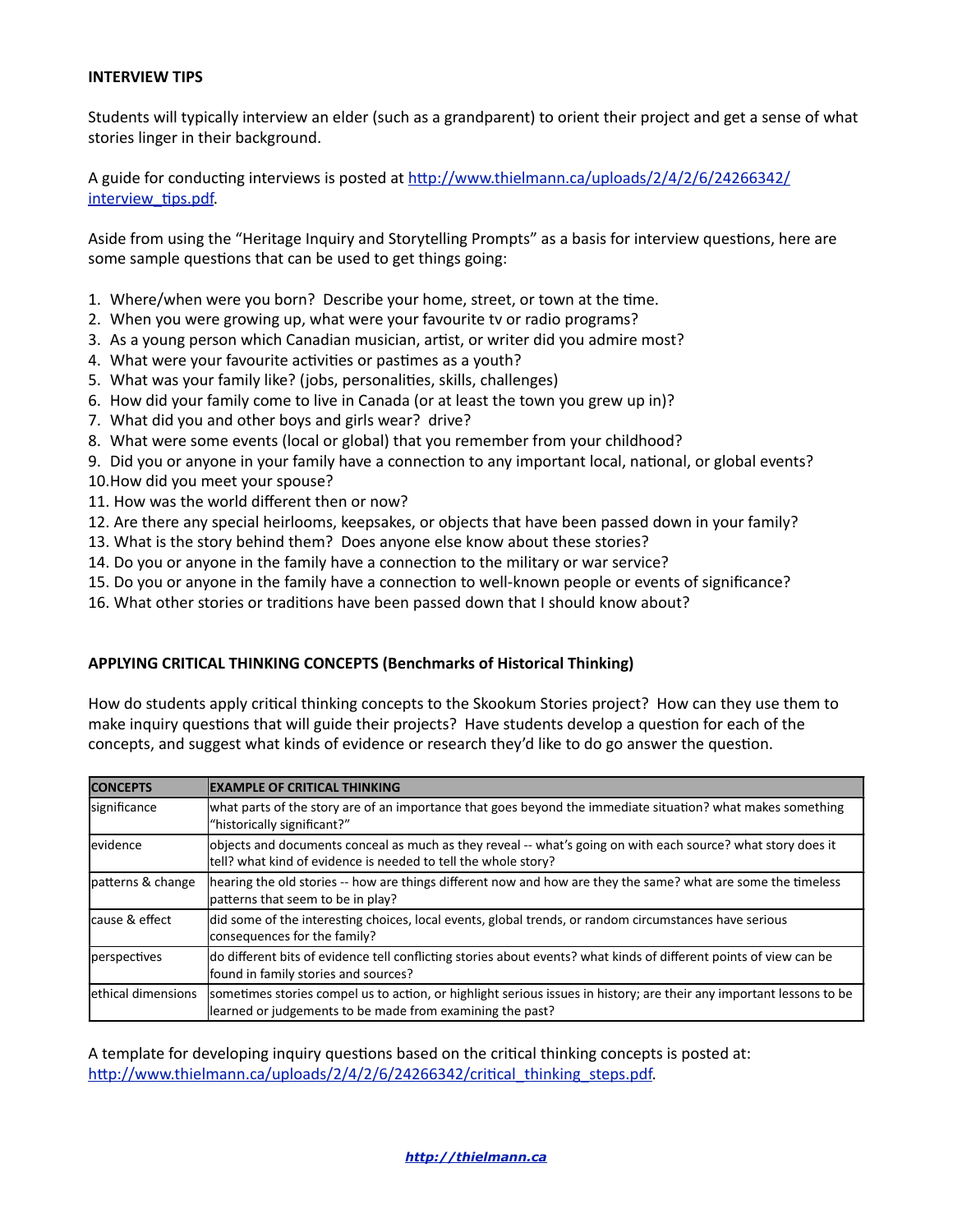#### **ASSESSMENT FOR TEACHERS**

# **Formative:**

- Early on, check to see that each student has a grasp on the project and knows where they can go with it  $$ help them brainstorm ideas but let them take the lead.
- About a third of the way through, ask students to show or hand in their inquiry questions. Helping them tweak these while they are still in the early stages had huge payout down the line. If you only give one bit of personal, descriptive, and direct feedback, this is the place to do it.
- Gather mid-point self-assessments from them about half of the way through.
- Offer to help edit or check over projects for those that want help, or seem to need to after reviewing the self-assessments. Encourage them to use maps, symbols, and correct referencing, and to find additional primary sources if what they have is thin. This also includes making sure any tech for their project is good to go.
- Gather final self-assessments once their projects are completed and presented.
- Take notes during of immediately after their presentations  $-$  you'll want to preserve some of the stories for follow-up or as students exemplars. Take pictures of their posters (or keep some), and copies of their digital files if they are useful.

#### **Summative**

There are lots of ways to "score" this project, but one of the simplest is to take some notes about what students did and whether that addressed the four areas being assessed. Whether to tally a score out of 20, or to provide evidence for any kind of assessment feedback, a rubric like this one might be useful:

| <b>Presentation notes</b>                                                  |  |                                                                                                                                                              |   |   |                                                                                                                                               |  |
|----------------------------------------------------------------------------|--|--------------------------------------------------------------------------------------------------------------------------------------------------------------|---|---|-----------------------------------------------------------------------------------------------------------------------------------------------|--|
|                                                                            |  |                                                                                                                                                              |   |   |                                                                                                                                               |  |
|                                                                            |  |                                                                                                                                                              |   |   |                                                                                                                                               |  |
|                                                                            |  |                                                                                                                                                              |   |   |                                                                                                                                               |  |
|                                                                            |  |                                                                                                                                                              |   |   |                                                                                                                                               |  |
|                                                                            |  |                                                                                                                                                              |   |   |                                                                                                                                               |  |
|                                                                            |  | $\overline{2}$                                                                                                                                               | 3 | 4 | 5                                                                                                                                             |  |
|                                                                            |  | $\overline{2}$                                                                                                                                               | 3 | 4 | 5                                                                                                                                             |  |
| Process (application of skills, successful use of format or presentation)? |  | $\overline{2}$                                                                                                                                               | 3 | 4 | 5                                                                                                                                             |  |
|                                                                            |  | $\overline{2}$                                                                                                                                               | 3 | 4 | 5                                                                                                                                             |  |
| Other notes:<br>1 Emerging (below expectations)                            |  |                                                                                                                                                              |   |   |                                                                                                                                               |  |
| 2 Beginning (approachingexpectations)                                      |  |                                                                                                                                                              |   |   |                                                                                                                                               |  |
|                                                                            |  |                                                                                                                                                              |   |   |                                                                                                                                               |  |
|                                                                            |  |                                                                                                                                                              |   |   |                                                                                                                                               |  |
|                                                                            |  | <b>STUDENT NAME:</b><br>$\mathbf{1}$<br>$\mathbf{1}$<br>$\mathbf{1}$<br>Critical Thinking (exploring three or more of the "elements of critical inquiry")? 1 |   |   | 3 Developing (minimally meets expectations)<br>4 Applying (competently meets expectations)<br>5 Extending (exemplary; fully meets or exceeds) |  |

# **FOR STUDENTS**

Mid-way and final self-assessment templates are posted at: http://www.thielmann.ca/uploads/ [2/4/2/6/24266342/self\\_assessment.pdf](http://www.thielmann.ca/uploads/2/4/2/6/24266342/self_assessment.pdf).